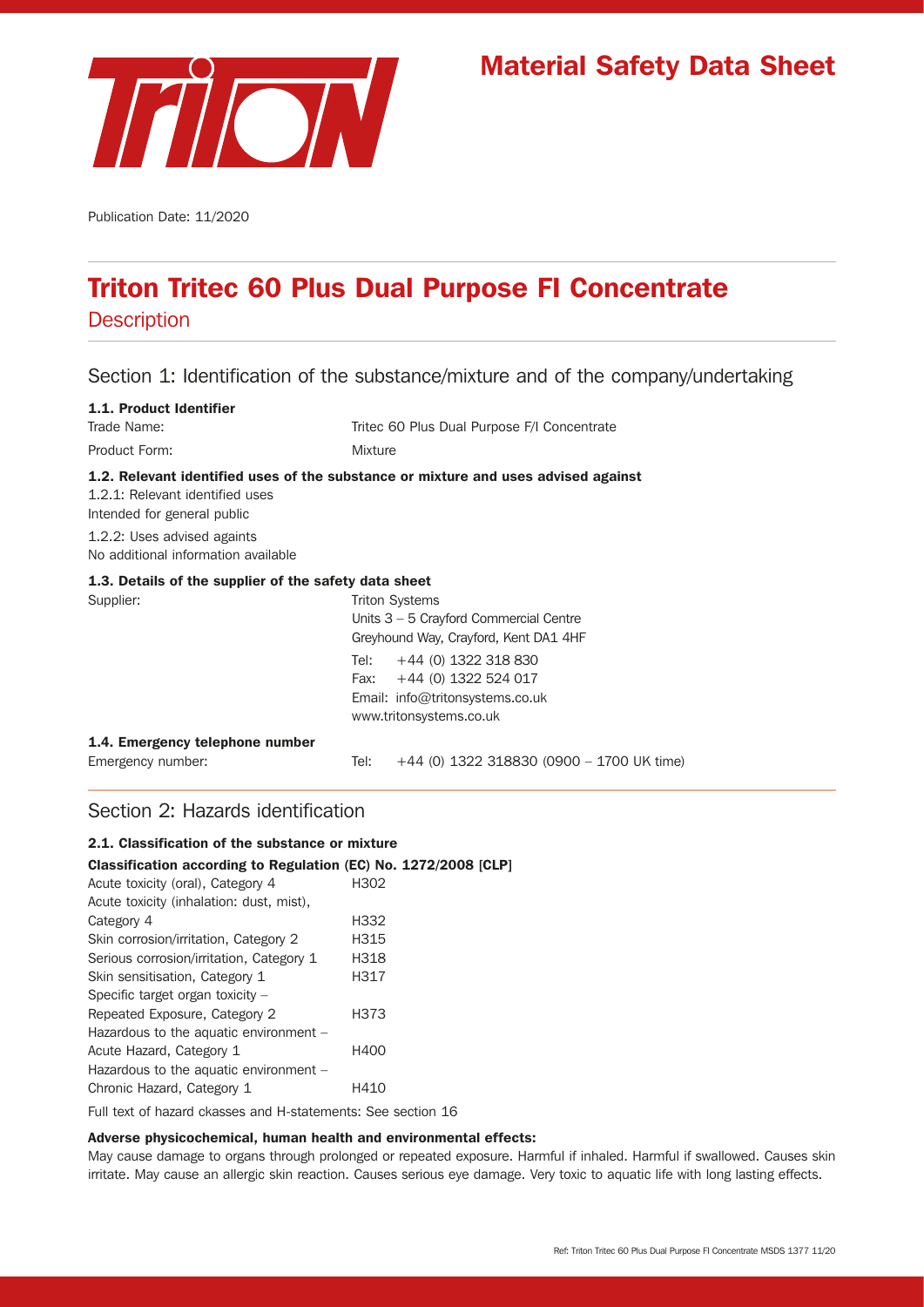## 2.2. Label elements

# Labelling according to Regulation (EC) No. 1272/2008 [CLP]

Hazard pictograms (CLP):

| Signal word (CLP):                  | Danger                                                                                                                                                                                                                                                                                        |
|-------------------------------------|-----------------------------------------------------------------------------------------------------------------------------------------------------------------------------------------------------------------------------------------------------------------------------------------------|
| Hazardous ingredients:              | Permethrin (ISO), m-phenoxybenzyl 3-(2,2-dichlorovinyl)-2,2-<br>dimethycyclopropanecarboxylate; 3-lod-2-propinylbutyl-carbamat; Propiconazole<br>$(ISO), (\pm)$ -1-[2- $(2, 4$ -dichlorophenyl)-4-propyl-1,3-dioxolan-2-ylmethyl]-<br>1H-1,2,4-triazole; SODIUM C10-13 ALKYL BENZENESULFONATE |
| Hazard statements (CLP):            | H302+H332 - Harmful if swallowed or if inhaled.                                                                                                                                                                                                                                               |
|                                     | H315 - Causes skin irritation.                                                                                                                                                                                                                                                                |
|                                     | H317 – May cause an allergic skin reaction.                                                                                                                                                                                                                                                   |
|                                     | H318 - Causes serious eye damage.                                                                                                                                                                                                                                                             |
|                                     | H373 - May cause damage to organs through prolonged or repeated exposure.                                                                                                                                                                                                                     |
|                                     | H410 - Very toxic to aquatic life with long lasting effects.                                                                                                                                                                                                                                  |
| Precautionary statements:           | P102 - Keep out of reach of children.                                                                                                                                                                                                                                                         |
|                                     | P260 - Do not breath fume, mist, spray, vapours.                                                                                                                                                                                                                                              |
|                                     | P280 - Wear eye protection, protective clothing, protective gloves.                                                                                                                                                                                                                           |
|                                     | P301+P312 - IF SWALLOWED: Call a POISON CENTRE or doctor if you<br>feel unwell.                                                                                                                                                                                                               |
|                                     | $P302 + P352 - IF ON SKIN: Wash with plenty of water.$                                                                                                                                                                                                                                        |
|                                     | P304+P340 - IF INHALED: Remove person to fresh air and keep comfortable<br>for breathing.                                                                                                                                                                                                     |
|                                     | P305+P351+P338 - IF IN EYES: Rinse cautiously with water for several<br>minutes. Remove contact lenses, if present and easy to do. Continue rinsing.                                                                                                                                          |
|                                     | P310 - Immediately call a POISON CENTRE or doctor.                                                                                                                                                                                                                                            |
|                                     | P501 – Dispose of contents to hazardous or special waste collection point, in<br>accordance with local, regional, national and/or international regulation.                                                                                                                                   |
| Security closing plug for children: | Not applicable.                                                                                                                                                                                                                                                                               |
| Tactile warning:                    | Applicable.                                                                                                                                                                                                                                                                                   |
| 2.3. Other hazards                  |                                                                                                                                                                                                                                                                                               |

No additional information available.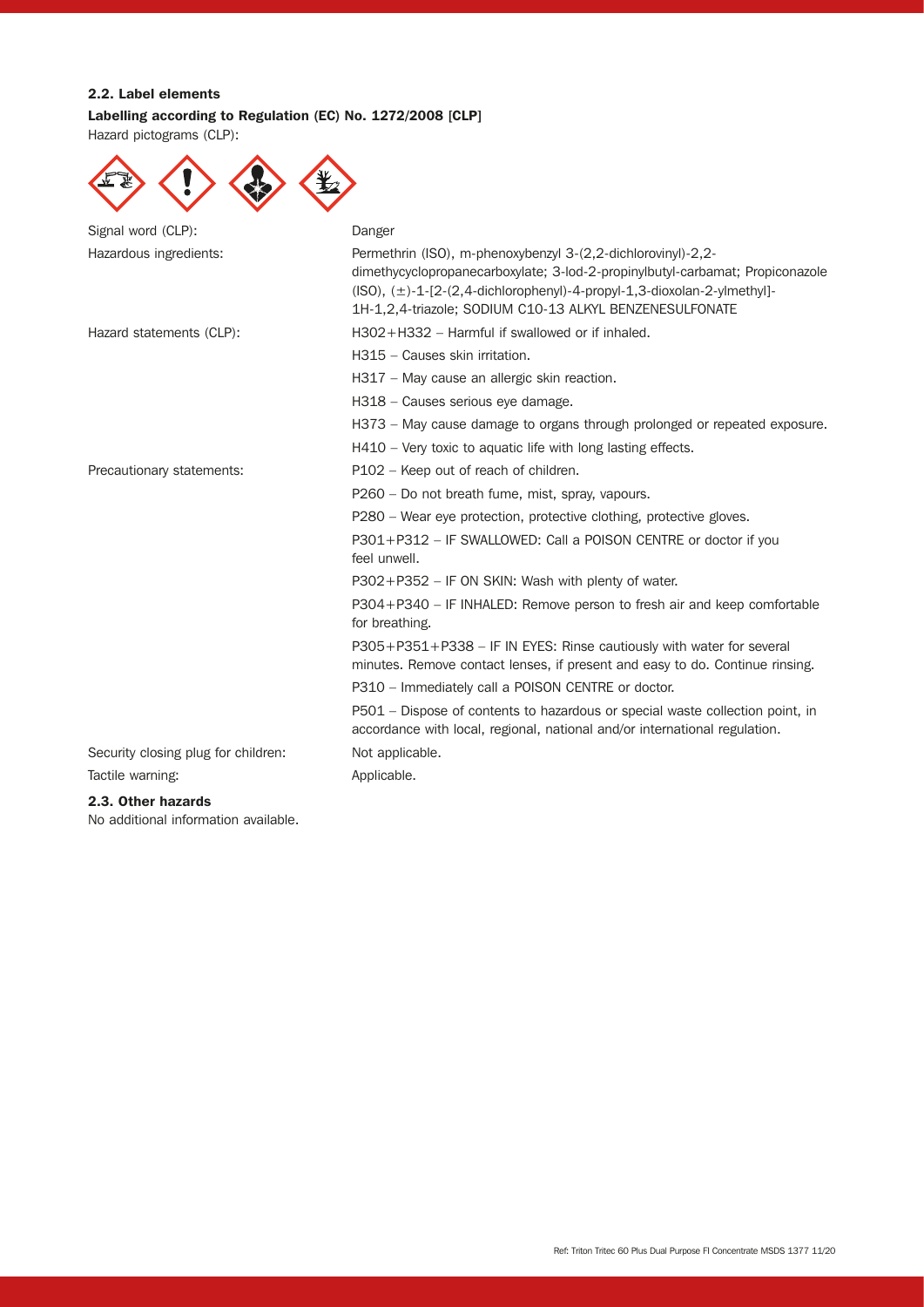# Section 3: Composition/information on ingredients

## 3.1. Substances

Not applicable.

### 3.2. Mixtures

| <b>Name</b>                                                                                                      | <b>Product Identifier</b>                                                                                     | $\%$      | <b>Classification according</b><br>to Regulation (EC) No.<br>1272/2008 [CLP]                                                                                                                 |
|------------------------------------------------------------------------------------------------------------------|---------------------------------------------------------------------------------------------------------------|-----------|----------------------------------------------------------------------------------------------------------------------------------------------------------------------------------------------|
| Propiconazole (ISO),<br>$(\pm)$ -1-[2-(2,4-dichlorophenyl)-4-propyl-1,3-<br>dioxolan-2-ylmethyl]-1H,2,4-triazole | (CAS-No.) 60207-90-1<br>(EC-No.) 262-104-4<br>(EC Index-No.) 613-205-00-0                                     | $10 - 20$ | Acute Tox. 4 (Oral), H302<br>Skin Sens. 1, H317<br>Aquatic Acute 1, H400<br>Aquatic Chronic 1, H410                                                                                          |
| Permethrin (ISO), m-phenoxybenzyl<br>3-(2,2-dichlorovinyl)-2,2-<br>Dimethylcyclopropanecarboxylate               | (CAS-No.) 52645-53-1<br>(EC-No.) 258-067-9<br>(EC Index-No.) 613-058-00-2                                     | $10 - 20$ | Acute Tox. 4 (Inhalation),<br>H332<br>Acute Tox. 4 (Oral), H302<br>Skin Sens. 1, H317<br>Aquatic Acute 1, H400<br>$(M=1000)$<br>Aquatic Chronic 1, H410<br>$(M=1000)$                        |
| SODIUM C10-13 ALKYL BENZENESULFONATE                                                                             | (CAS-No.) 112-34-5<br>(EC-No.) 203-961-6<br>(EC Index-No.)<br>603-096-00-8<br>(REACH-no.)<br>01-2119475104-44 | $10 - 20$ | Eye Irrit.2, H319                                                                                                                                                                            |
| 2-(2-BUTOXYETHOXY)ETHANOL                                                                                        | (CAS-No.) 52645-53-1<br>(EC-No.) 258-067-9<br>(EC Index-No.) 613-058-00-2                                     | $1 - 10$  | Acute Tox, 4<br>(Oral), H302                                                                                                                                                                 |
| 3-lod-2-propinylbutyl-carbamate                                                                                  | (CAS-No.) 55406-53-6<br>(EC-No.) 259-627-5<br>(EC Index-No.) 616-212-00-7                                     | $1 - 10$  | Acute Tox. 4 (Inhalation),<br>H331<br>Acute Tox. 4 (Oral), H302<br>STOT RE 1, H372<br>Eye Dam. 1, H318<br>Skin Sens. 1, H317<br>Aquatic Acute 1, H400<br>$(M=10)$<br>Aquatic Chronic 1, H410 |

Full text of H-statements: See section 16.

## Section 4: First aid measures

| 4.1. Description of first aid measures                                          |                                                                                                                                                       |  |
|---------------------------------------------------------------------------------|-------------------------------------------------------------------------------------------------------------------------------------------------------|--|
| First aid measures general:                                                     | Call a poison centre or a doctor if you feel unwell.                                                                                                  |  |
| First aid measures after inhalation:                                            | Remove person to fresh air and keep comfortable for breathing. Call a poison<br>centre or doctor if you feel unwell.                                  |  |
| First aid measures after skin contact:                                          | Wash skin with plenty of water. Take off contaminated clothing. If skin irritation<br>or rash occurs; Get medical advice/attention.                   |  |
| First aid measures after eye contact:                                           | Rinse cautiously with water for several minutes. Remove contact lenses, if<br>present and east to do. Continue rinsing. Call a physician immediately. |  |
| First aid measures after ingestion:                                             | Rinse mouth. Call a poison centre or a doctor if you feel unwell.                                                                                     |  |
| 4.2. Most important symptoms and effects, both acute and delayed                |                                                                                                                                                       |  |
| Symptoms/effects after skin contact:                                            | Irritation. May cause an allergic skin reaction.                                                                                                      |  |
| Symptoms/effects after eye contact:                                             | Serious damage to eyes.                                                                                                                               |  |
| 4.3. Indication of any immediate medical attention and special treatment needed |                                                                                                                                                       |  |

4.3. Indication of any immediate medical attention and special treatment needed Treat Symptomatically.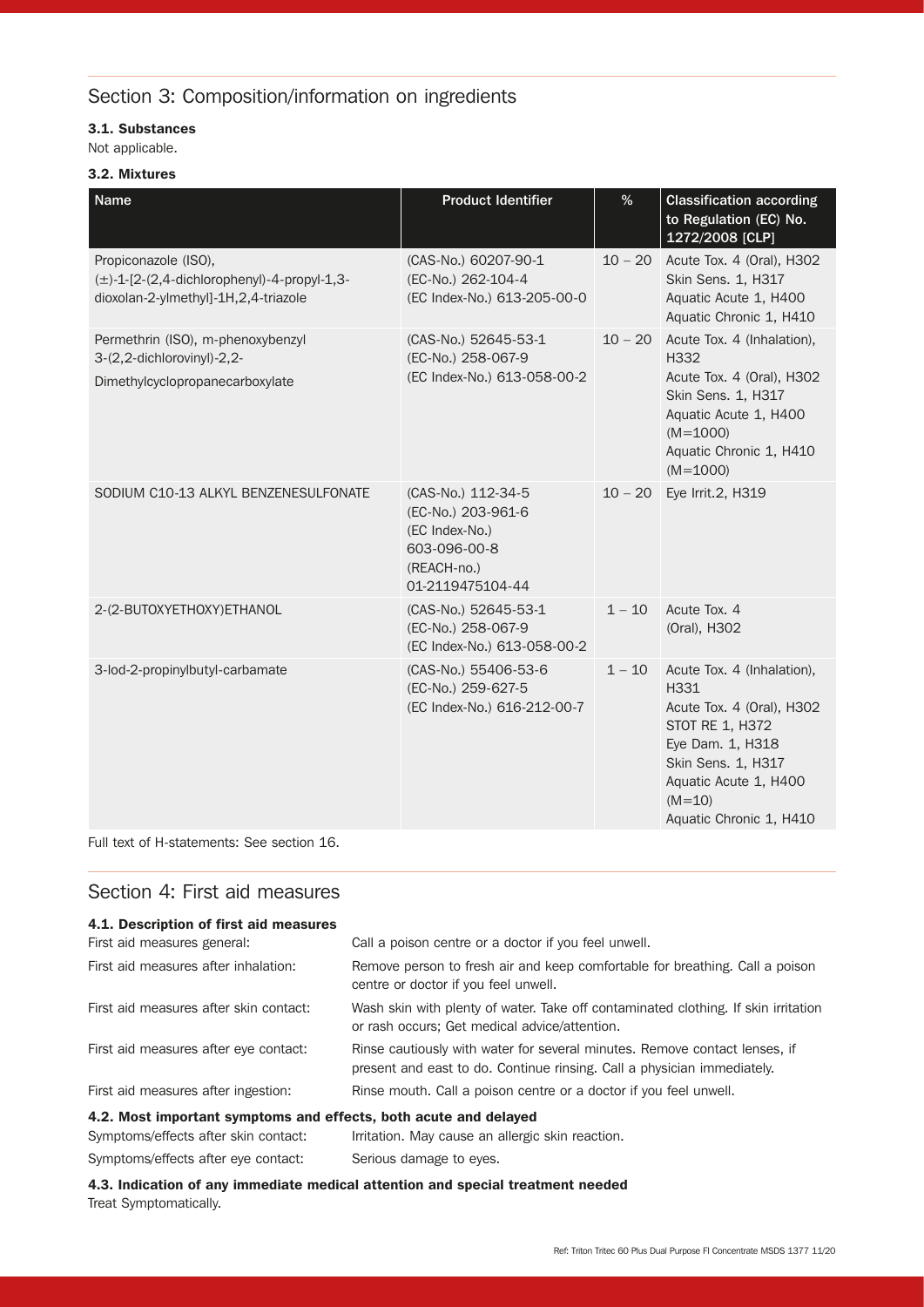# Section 5: Firefighting measures

| 5.1. Extinguishing media<br>Suitable extinguishing media:                                                          | Use extinguishing media appropriate for surrounding fire.                                                                              |
|--------------------------------------------------------------------------------------------------------------------|----------------------------------------------------------------------------------------------------------------------------------------|
| 5.2. Special hazards arising from the substance or mixture<br>Hazardous decomposition products<br>in case of fire: | Toxic fumes may be released.                                                                                                           |
| 5.3. Advice for firefighters<br>Protecting during firefighting:                                                    | Do not attempt to take action without suitable protect equipment.<br>Self-contained breathing apparatus. Complete protective clothing. |

## Section 6: Accidental release measures

#### 6.1. Personal precautions, protective equipment and emergency procedures 6.1.1 For non-emergency personnel

| O.T.T LOI HOU-GILIGING DEL SOLILIGI                       |                                                                                                                                                              |
|-----------------------------------------------------------|--------------------------------------------------------------------------------------------------------------------------------------------------------------|
| Emergency procedures:                                     | Ventilate spillage area. Avoid breathing fume, mist, spray, vapours. Avoid contact<br>with skin and eyes.                                                    |
| 6.1.2 For emergency responders                            |                                                                                                                                                              |
| Protective equipment:                                     | Do not attempt to take action without suitable protective equipment. For further<br>information refer to section 8: "Exposure controls/personal protection". |
| 6.2. Environmental precautions                            |                                                                                                                                                              |
| Avoid release to the environment.                         |                                                                                                                                                              |
| 6.3. Methods and material for containment and cleaning up |                                                                                                                                                              |
| For containment:                                          | Collect spillage.                                                                                                                                            |

# Methods for cleaning up: Take up liquid spill into absorbent material Other information: Dispose of materials or solid residues at an authorised site.

#### 6.4. Reference to other sections

For further information refer to section 13.

# Section 7: Handling and storage

## 7.1. Precautions for safe handling Precautions for safe handling: Do not breathe fume, mist, spray, vapours. Use only outdoors or in a wellventilated area. Avoid contact with skin and eyes. Wear personal protective equipment. Hygiene measures: Wash contaminated clothing before reuse. Contaminated work clothing should not be allowed out of the workplace. Do not eat, drink or smoke when using this product. Always wash hands after handling the product. 7.2. Conditions for safe storage, including any incompatibilities Storage conditions: Store in a well-ventilated place. Keep cool.

## 7.3. Specific end use(s)

No additional information available.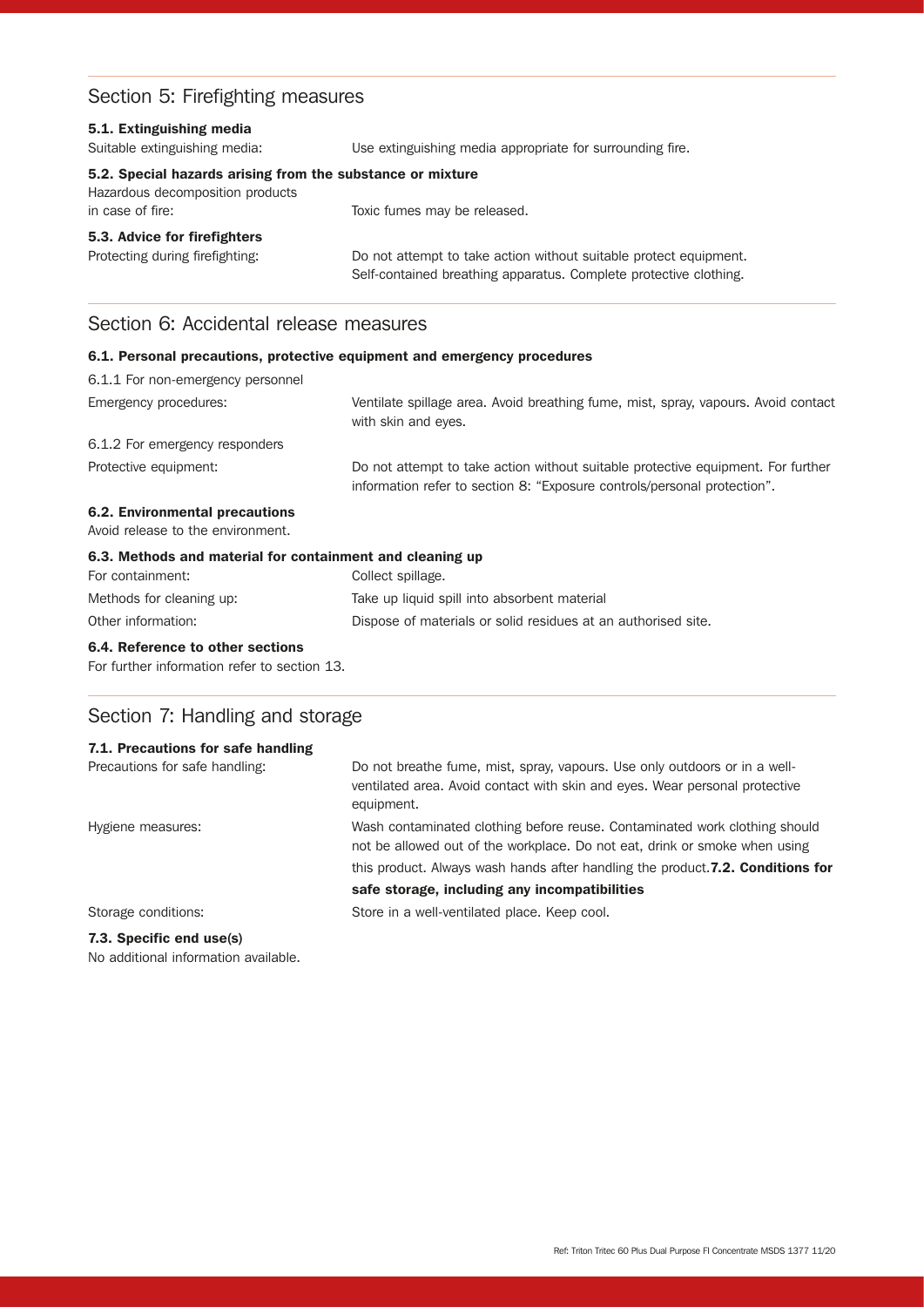# Section 8: Exposure Controls/personal protection

## 8.1. Control parameters

| 2-(2-BUTOXYETHOXY)ETHANOL (112-34-5) |                               |                            |  |
|--------------------------------------|-------------------------------|----------------------------|--|
| United Kingdom                       | Local name                    | 2-(2-Butoxyethoxy) ethanol |  |
| United Kingdom                       | WEL TWA $(mg/m3)$             | 67.5 mg/m <sup>3</sup>     |  |
| United Kingdom                       | WEL TWA (ppm)                 | 10 ppm                     |  |
| United Kingdom                       | WEL STEL (mg/m <sup>3</sup> ) | 101.2 mg/m <sup>3</sup>    |  |
| United Kingdom                       | WEL STEL (ppm)                | 15 ppm                     |  |

#### 8.2. Exposure controls

| Appropriate engineering controls:         | Ensure good ventilation of the work station.                                 |
|-------------------------------------------|------------------------------------------------------------------------------|
| Personal protective equipment:            | Avoid all unnecessary exposure. Gloves. Safety glasses. Protective clothing. |
| Materials for protective clothing:        | Wear suitable protective clothing.                                           |
| Hand protection:                          | Protective gloves.                                                           |
| Eye protection:                           | Safety glasses.                                                              |
| Skin and body protection:                 | Wear suitable protective clothing.                                           |
| Respiratory protection:                   | Wear respiratory protection.                                                 |
| Personal protective equipment symbols(s): |                                                                              |
|                                           |                                                                              |



Environmental exposure controls: Avoid release to the environment.

# Section 9: Physical and Chemical Properties

## 9.1. Information on basic physical and chemical properties Physical state: Liquid Appearance: Viscous liquid

| Appearance:                                 | VISCOUS IIQUIU    |
|---------------------------------------------|-------------------|
| Colour:                                     | Pale yellow       |
| Odour:                                      | Characteristic    |
| Odour threshold:                            | No data available |
| pH:                                         | No data available |
| Relative evaporation rate (butylacetate=1): | No data available |
| Melting point:                              | Not applicable    |
| Freezing point:                             | No data available |
| Boiling point:                              | No data available |
| Flash point:                                | No data available |
| Auto-ignition temperature:                  | No data available |
| Decomposition temperature:                  | No data available |
| Flammability (solid, gas):                  | No data available |
| Vapour pressure:                            | No data available |
| Relative vapour density at 20°C:            | No data available |
| Relative density:                           | No data available |
| Viscosity, kinematic:                       | No data available |
| Viscosity, dynamic:                         | No data available |
| Explosive properties:                       | No data available |
| Oxidising properties:                       | No data available |
| Explosive limits:                           |                   |

#### 9.2. Other information

No additional information available.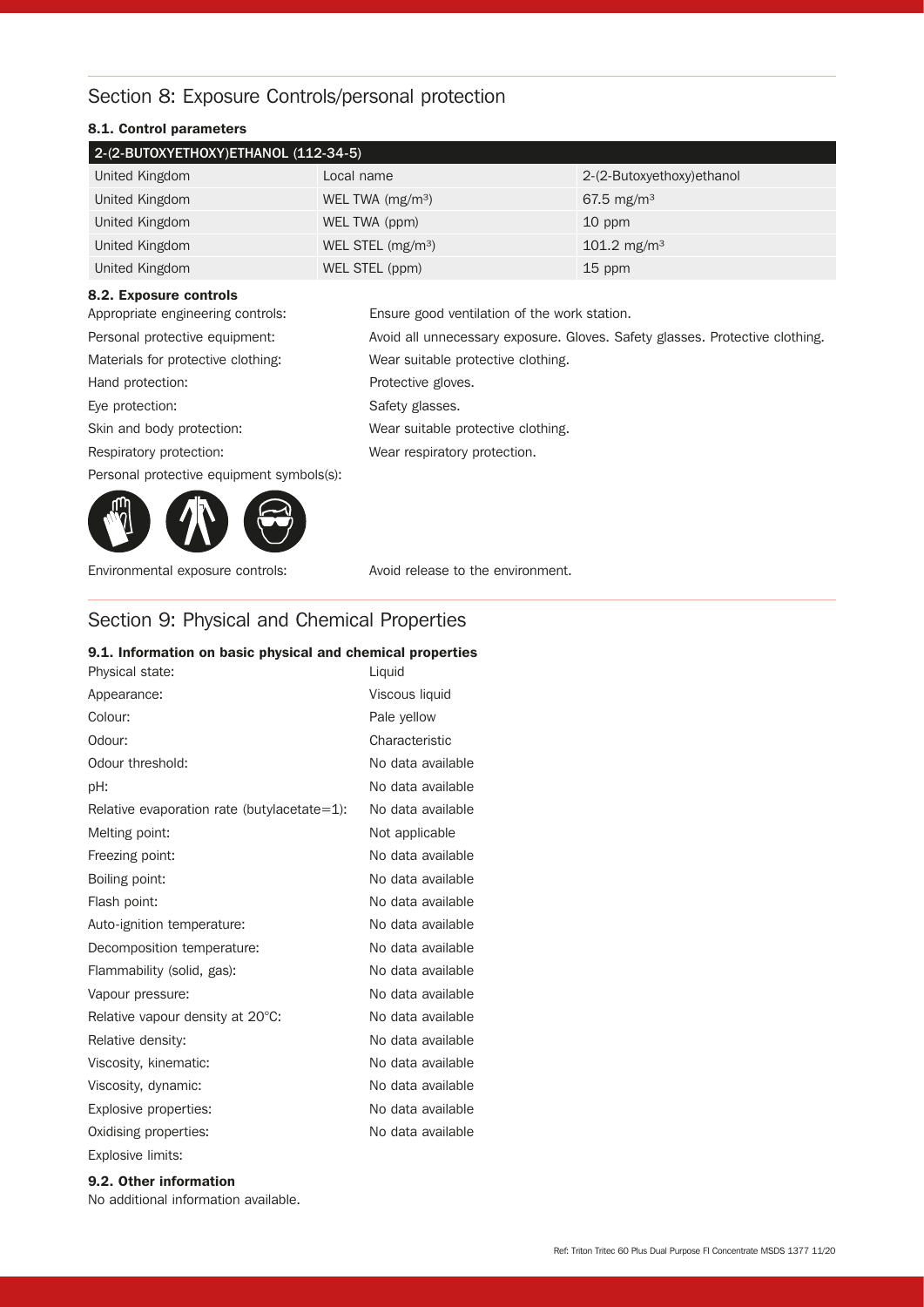# Section 10: Stability and reactivity

#### 10.1. Reactivity

The product is non-reactive under normal conditions of use, storage and transport.

#### 10.2. Chemical stability

Stable under normal conditions.

### 10.3. Possibility of hazardous reactions

No dangerous reactions known under normal conditions of use.

### 10.4. Conditions to avoid

None under recommended storage and handling conditions (see section 7).

#### 10.5. Incompatible materials

No addition information available.

#### 10.6. Hazardous decomposition products

Under normal conditions of storage and use, hazardous decompostion products should not be produced.

## Section 11: Toxicological information

#### 11.1. Information on toxicological effects

Acute toxicity: **Oral: Harmful if swallowed. Inhalation: dust, mist: Harmful if inhaled.** 

| ATE CLP (oral)       | $1004.7371495979$ mg/kg bodyweight |
|----------------------|------------------------------------|
| ATE CLP (dust, mist) | 4.5801526718 mg/l/4h               |

| 2-(2-BUTOXYETHOXY)ETHANOL (112-34-5)        |                       |  |
|---------------------------------------------|-----------------------|--|
| LD50 oral                                   | 5660 mg/kg bodyweight |  |
| LD50 dermal                                 | 2764 mg kg bodyweight |  |
| LC50 inhalation rat (Dust/Mist $-$ mg/l/4h) | $> 196$ mg/l          |  |

| SODIUM C10-13 ALKYL BENZENESULFONATE (68411-30-3) |                                                                    |
|---------------------------------------------------|--------------------------------------------------------------------|
| LD50 oral                                         | 1080 mg/kg bodyweight                                              |
| LD50 dermal                                       | $>$ 2000 mg/kg bodyweight                                          |
| Skin corrosion/irritation:                        | Causes skin irritation.                                            |
| Serious eye damage/irritation:                    | Causes serious eye damage.                                         |
| Respiratory or skin sensitisation:                | May cause an allergic skin reaction.                               |
| Germ cell mutagenicity:                           | Not classified.                                                    |
| Carcinogenicity:                                  | Not classified.                                                    |
| Reproductive toxicity:                            | Not classified.                                                    |
| STOT-single exposure:                             | Not classified.                                                    |
| STOT-repeated exposure:                           | May cause damage to organs through prolonged or repeated exposure. |
| Aspiration hazard:                                | Not classified.                                                    |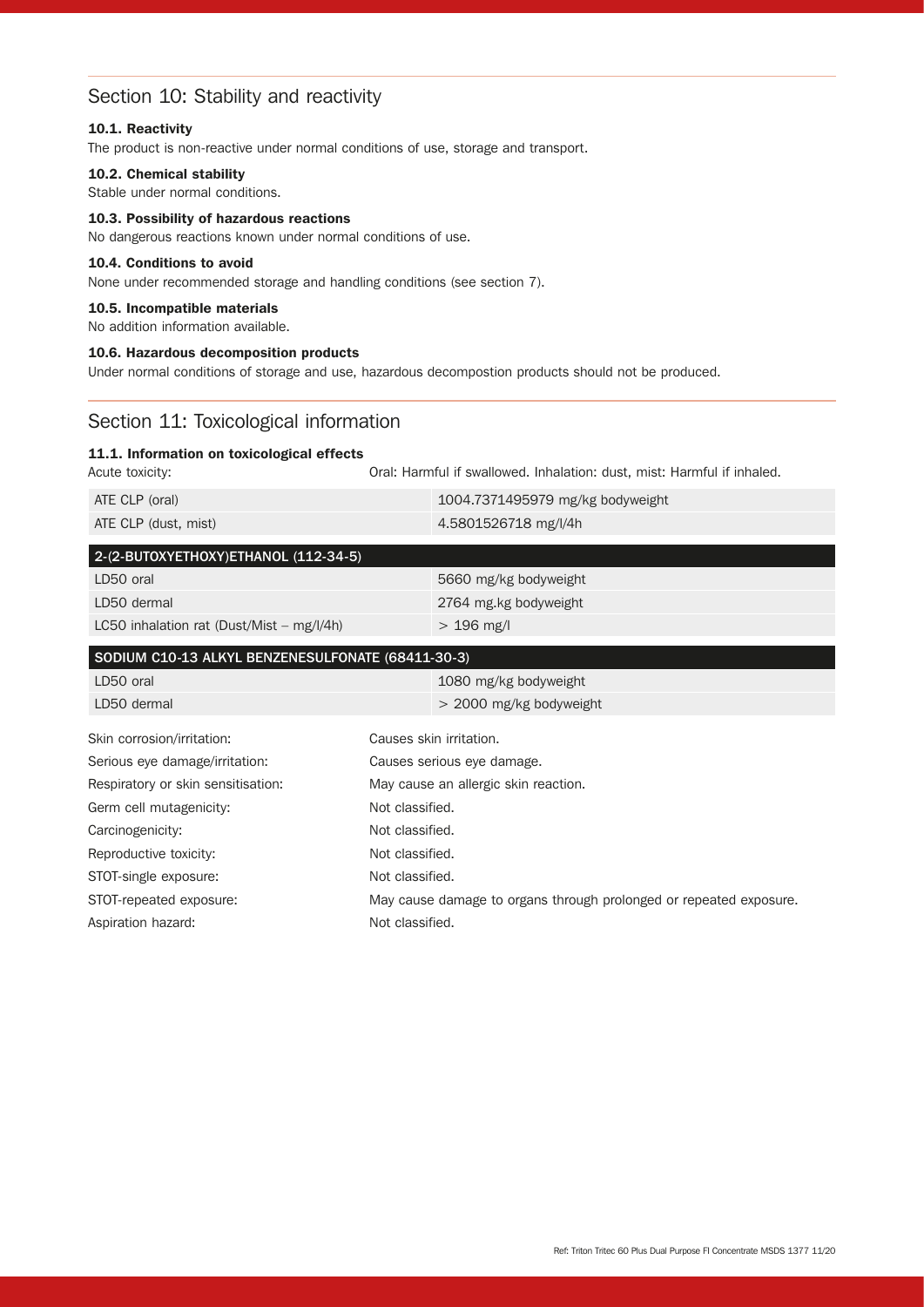# Section 12: Ecological Information

## 12.1. Toxicity

Ecology – general: Very toxic to aquatic life with long lasting effects.

| 2-(2-BUTOXYETHOXY)ETHANOL (112-34-5)              |                         |  |
|---------------------------------------------------|-------------------------|--|
| $LC50$ fish $1$                                   | $1300$ mg/l             |  |
| EC50 other aquatic organisms 1                    | $>$ 1000 mg/l waterflea |  |
| EC50 other aquatic organisms 2                    | $> 100$ mg/l            |  |
| SODIUM C10-13 ALKYL BENZENESULFONATE (68411-30-3) |                         |  |
| $LC50$ fish $1$                                   | $1.67$ mg/l             |  |
| EC50 other aquatic organisms 1                    | 2.9 mg/l waterflea      |  |
| EC50 other aquatic organisms 2                    | $127.9$ mg/l            |  |

#### 12.2. Persistence and degradability

No additional information available. 12.3. Bioaccumulative potential

| 2-(2-BUTOXYETHOXY)ETHANOL (112-34-5)                                             |      |  |
|----------------------------------------------------------------------------------|------|--|
| Log Pow                                                                          | 0.56 |  |
| SODIUM C10-13 ALKYL BENZENESULFONATE (68411-30-3)                                |      |  |
| Log Pow                                                                          | 3.32 |  |
| 12.4. Mobility in soil<br>No additional information available.                   |      |  |
| 12.5. Results of PBT and vPvB assessment<br>No additional information available. |      |  |
| 12.6. Other adverse effects<br>No additional information available.              |      |  |
| Section 13: Disposal considerations                                              |      |  |

#### 13.1. Waste treatment methods

| Waste treatment methods:   | Dispose of contents / container in accordance with licensed collector's sorting<br>instructions. |
|----------------------------|--------------------------------------------------------------------------------------------------|
| Ecology – waste materials: | Avoid release to the environment.                                                                |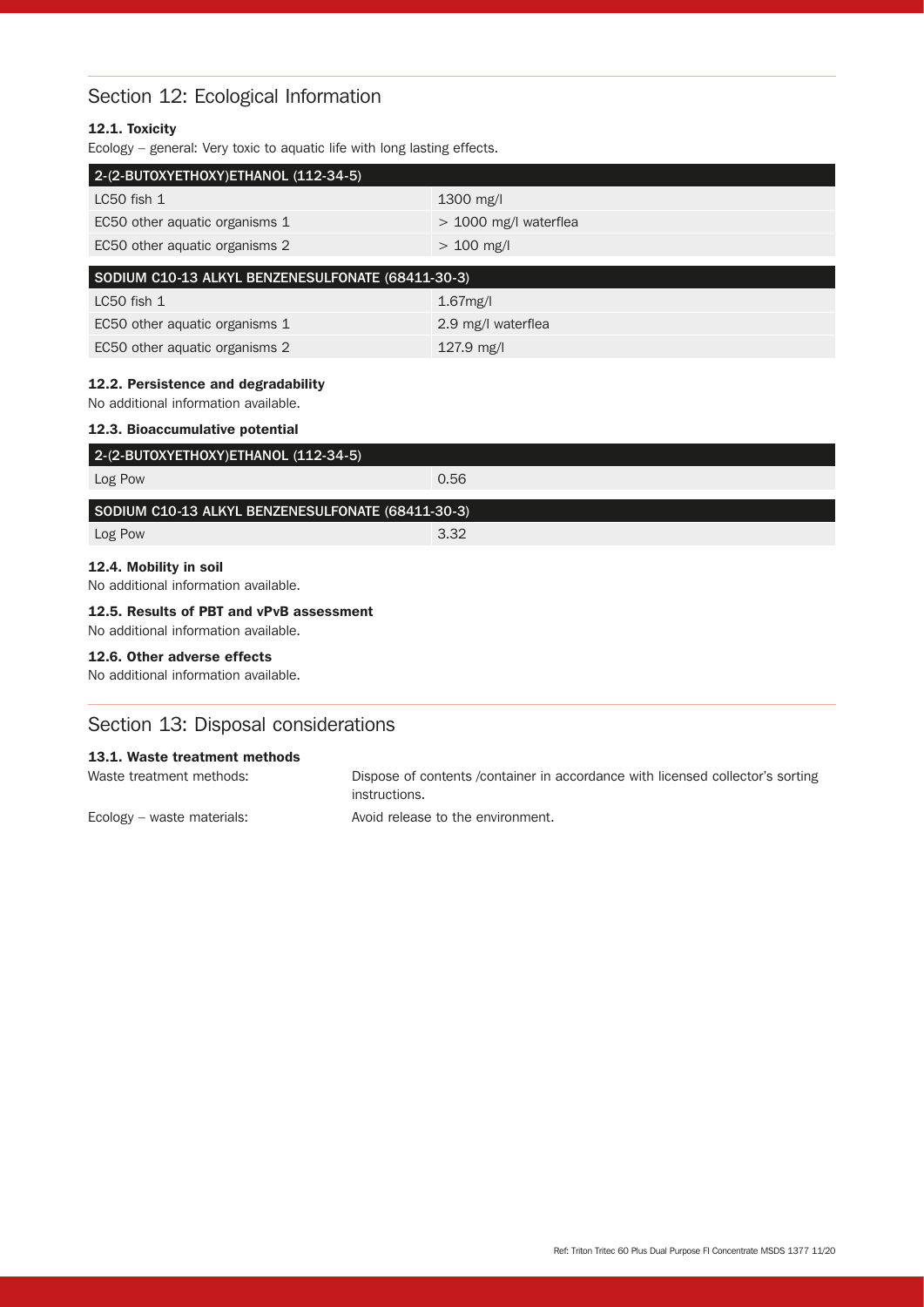# Section 14: Transport information

## 14.1. UN number

| ADR                                                                                                                                                                                                                                                  | <b>IMDG</b>                                                                                                                                                                                                                                                             | <b>IATA</b>                                                                                                                                                                                                                                 | <b>ADN</b>                                                                                                                                                                                                                                   | <b>RID</b>                                                                                                                                                                                                                                  |
|------------------------------------------------------------------------------------------------------------------------------------------------------------------------------------------------------------------------------------------------------|-------------------------------------------------------------------------------------------------------------------------------------------------------------------------------------------------------------------------------------------------------------------------|---------------------------------------------------------------------------------------------------------------------------------------------------------------------------------------------------------------------------------------------|----------------------------------------------------------------------------------------------------------------------------------------------------------------------------------------------------------------------------------------------|---------------------------------------------------------------------------------------------------------------------------------------------------------------------------------------------------------------------------------------------|
| 3082                                                                                                                                                                                                                                                 | 3082                                                                                                                                                                                                                                                                    | 3082                                                                                                                                                                                                                                        | 3082                                                                                                                                                                                                                                         | 3082                                                                                                                                                                                                                                        |
| 14.2. UN proper shipping name                                                                                                                                                                                                                        |                                                                                                                                                                                                                                                                         |                                                                                                                                                                                                                                             |                                                                                                                                                                                                                                              |                                                                                                                                                                                                                                             |
| ADR                                                                                                                                                                                                                                                  | <b>IMDG</b>                                                                                                                                                                                                                                                             | <b>IATA</b>                                                                                                                                                                                                                                 | <b>ADN</b>                                                                                                                                                                                                                                   | <b>RID</b>                                                                                                                                                                                                                                  |
| <b>ENVIRONMENTALLY</b><br><b>HAZARDOUS</b><br>SUBSTANCE,<br>LIQUID, N.O.S.<br>(Propiconazole (ISO),<br>$(\pm)$ -1-[2-(2,4-dichlo-<br>rophenyl)4-pro-<br>pyl-1,3-dioxolan-2-yl-<br>methyl]-1H-1,2,4-tri-<br>azole)                                    | <b>ENVIRONMENTALLY</b><br><b>HAZARDOUS</b><br>SUBSTANCE,<br>LIQUID, N.O.S.<br>(Propiconazole (ISO),<br>$(\pm)$ -1-[2-(2,4-dichlo-<br>rophenyl) 4-pro-<br>pyl-1,3-dioxolan-2-yl-<br>methyl]-1H-1,2,4-tri-<br>azole)                                                      | <b>ENVIRONMENTALLY</b><br><b>HAZARDOUS</b><br>SUBSTANCE,<br>LIQUID, N.O.S.<br>(Propiconazole (ISO),<br>$(\pm)$ -1-[2-(2,4-dichlo-<br>rophenyl)4-pro-<br>pyl-1,3-dioxolan-2-yl-<br>methyl]-1H-1,2,4-tri-<br>azole)                           | <b>ENVIRONMENTALLY</b><br><b>HAZARDOUS</b><br>SUBSTANCE,<br>LIQUID, N.O.S.<br>(Propiconazole (ISO),<br>$(\pm)$ -1-[2-(2,4-dichlo-<br>rophenyl) 4-pro-<br>pyl-1,3-dioxolan-2-yl-<br>methyl]-1H-1,2,4-tri-<br>azole)                           | <b>ENVIRONMENTALLY</b><br><b>HAZARDOUS</b><br>SUBSTANCE,<br>LIQUID, N.O.S.<br>(Propiconazole (ISO),<br>$(\pm)$ -1-[2-(2,4-dichlo-<br>rophenyl)4-propyl-<br>1,3-dioxolan-2-ylmethyl]-<br>$1H-1,2,4-triazole$                                 |
| <b>Transport document description</b>                                                                                                                                                                                                                |                                                                                                                                                                                                                                                                         |                                                                                                                                                                                                                                             |                                                                                                                                                                                                                                              |                                                                                                                                                                                                                                             |
| <b>UN 3082</b><br><b>ENVIRONMENTALLY</b><br><b>HAZARDOUS</b><br>SUBSTANCE,<br>LIQUID, N.O.S.<br>(Propiconazole (ISO),<br>$(\pm)$ -1-[2-(2,4-dichlo-<br>rophenyl)4-pro-<br>pyl-1,3-dioxolan-2-yl-<br>methyl]-1H-1,2,4-tri-<br>$azole$ , 9, III, $(E)$ | <b>UN 3082</b><br><b>ENVIRONMENTALLY</b><br><b>HAZARDOUS</b><br>SUBSTANCE,<br>LIQUID, N.O.S.<br>(Propiconazole (ISO),<br>$(\pm)$ -1-[2-(2,4-dichlo-<br>rophenyl)4-pro-<br>pyl-1,3-dioxolan-2-yl-<br>methyl]-1H-1,2,4-tri-<br>azole), 9, III, MARINE<br><b>POLLUTANT</b> | <b>UN 3082</b><br><b>ENVIRONMENTALLY</b><br><b>HAZARDOUS</b><br>SUBSTANCE,<br>LIQUID, N.O.S.<br>(Propiconazole (ISO),<br>$(\pm)$ -1-[2-(2,4-dichlo-<br>rophenyl)4-pro-<br>pyl-1,3-dioxolan-2-yl-<br>methyl]-1H-1,2,4-tri-<br>azole), 9, III | <b>UN 3082</b><br><b>ENVIRONMENTALLY</b><br><b>HAZARDOUS</b><br>SUBSTANCE,<br>LIQUID, N.O.S.<br>(Propiconazole (ISO),<br>$(\pm)$ -1-[2-(2,4-dichlo-<br>rophenyl) 4-pro-<br>pyl-1,3-dioxolan-2-yl-<br>methyl]-1H-1,2,4-tri-<br>azole), 9, Ill | <b>UN 3082</b><br><b>ENVIRONMENTALLY</b><br><b>HAZARDOUS</b><br>SUBSTANCE,<br>LIQUID, N.O.S.<br>(Propiconazole (ISO),<br>$(\pm)$ -1-[2-(2,4-dichlo-<br>rophenyl)4-pro-<br>pyl-1,3-dioxolan-2-yl-<br>methyl]-1H-1,2,4-tri-<br>azole), 9, Ill |

### 14.3. Transport hazard class(es)

| ADR                           | <b>IMDG</b>                              | <b>IATA</b>           | <b>ADN</b>                     | <b>RID</b>    |
|-------------------------------|------------------------------------------|-----------------------|--------------------------------|---------------|
| 9                             |                                          |                       |                                |               |
| $\mathbf{M}$<br>$\frac{1}{2}$ | $\mathcal{A}\mathbb{D}$<br>$\frac{1}{2}$ | AID.<br>$\frac{1}{2}$ | $\mathbf{A}$<br>$\mathbb{F}_2$ | $\frac{1}{2}$ |

### 14.4. Packing group

| ADR            | <b>IMDG</b> | <b>IATA</b> | <b>ADN</b>   | <b>RID</b> |
|----------------|-------------|-------------|--------------|------------|
| $\mathbf{III}$ | III.        |             | $\mathbf{m}$ | шu         |

#### 14.5. Environmental hazards

| ADR                                    | <b>IMDG</b>                                                    | <b>IATA</b>                           | <b>ADN</b>                            | <b>RID</b>                            |
|----------------------------------------|----------------------------------------------------------------|---------------------------------------|---------------------------------------|---------------------------------------|
| Dangerous for the<br>environment: Yes  | Dangerous for the<br>environment: Yes<br>Marine pollutant: Yes | Dangerous for the<br>environment: Yes | Dangerous for the<br>environment: Yes | Dangerous for the<br>environment: Yes |
| No supplementary information available |                                                                |                                       |                                       |                                       |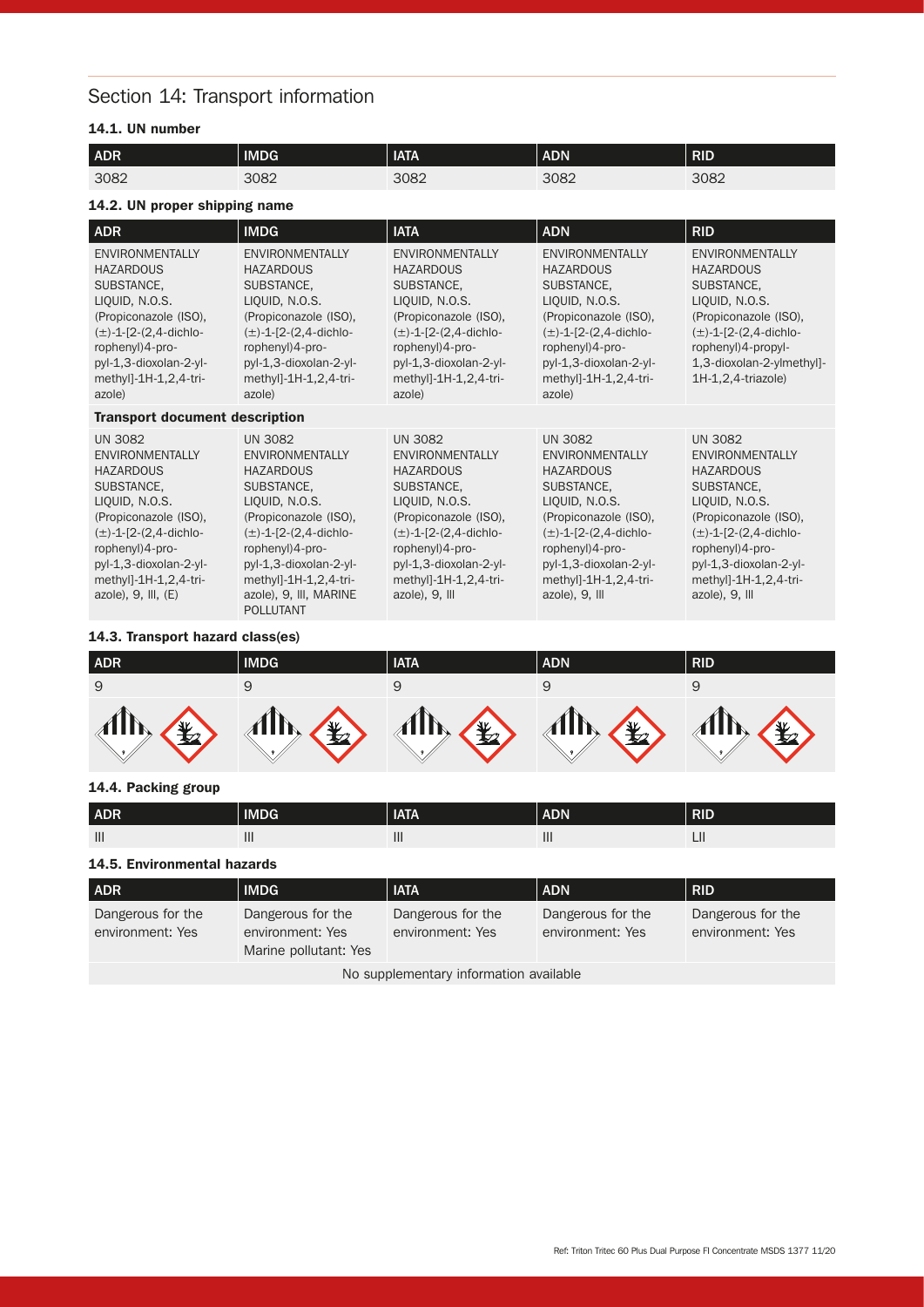## 14.6. Special precautions for user

| <b>Overland transport</b>              |                         |
|----------------------------------------|-------------------------|
| Classification code (ADR):             | M6                      |
| Special provisions (ADR):              | 274, 335, 601, 375      |
| Limited quantities (ADR:               | 51                      |
| Excepted quantities (ADR):             | E1                      |
| Packing instructions (ADR):            | P001, IBC03, LP01, R001 |
| Mixed packing provisions (ADR):        | MP1                     |
| Portable tank and bulk container       |                         |
| Instructions (ADR):                    | T <sub>4</sub>          |
| Portable tank and bulk container       |                         |
| Special provisions (ADR):              | TP1, TP29               |
| Tank code (ADR):                       | <b>LGBV</b>             |
| Vehicle for tank carriage:             | AT                      |
| Transport category (ADR):              | 3                       |
| Special provisions for carriage -      |                         |
| Packages (ADR):                        | V12                     |
| Special provisions for carriage -      |                         |
| loading, unloading and handling (ADR): | CV13                    |
| Hazard identification number           |                         |
| (Kemler No.):                          | 90                      |
| Orange plates:                         |                         |
|                                        | 90                      |
|                                        | 3082                    |
|                                        |                         |
| Tunnel restriction code (ADR):         | Е                       |
| <b>Transport by sea</b>                |                         |
| Special provisions (IMDG):             | 274, 335, 969           |
| Limited quantities (IMDG):             | 5 L                     |
| Excepted quantities (IMDG):            | Ε1                      |
| Packing instructions (IMDG):           | P001, LP01              |
| Special packing provisions (IMDG):     | PP1                     |
| IBC packing instructions (IMDG):       | IBC03                   |
| Tank Instructions (IMDG):              | T4                      |
| Tank special provisions (IMDG):        | TP2, TP29               |
| EmS-No. (Fire):                        | $F-A$                   |
| EmS-No (Spillage):                     | S-F                     |
| Stowage category (IMDG):               | Α                       |
| Air transport                          |                         |
| PCA Excepted quantities (IATA):        | E1                      |
| PCA Limited quantities (IATA):         | Y964                    |
| PCA limited quantity max net quantity  |                         |
|                                        |                         |
| $(IATA)$ :                             | 30kgG                   |
| PCA packing instructions (IATA):       | 964                     |
| PCA max net quantity (IATA):           | 450L                    |
| CAO packing instructions (IATA):       | 964                     |
| CAO max net quantity (IATA):           | 450L                    |
| Special provisions (IATA):             | A97, A158, A197         |
| ERG code (IATA):                       | 9L                      |
| <b>Inland waterway transport</b>       |                         |
| Classification code (ADN):             | M <sub>6</sub>          |
| Special provisions (ADN):              | 274, 335, 375, 601      |
| Limited quantities (ADN):              | 5 L                     |
| Excepted quantities (ADN):             | E1                      |
| Carriage permitted (ADN):              | Τ                       |
| Equipment required (ADN):              | PP                      |
| Number of blue cones/lights (ADN):     | 0                       |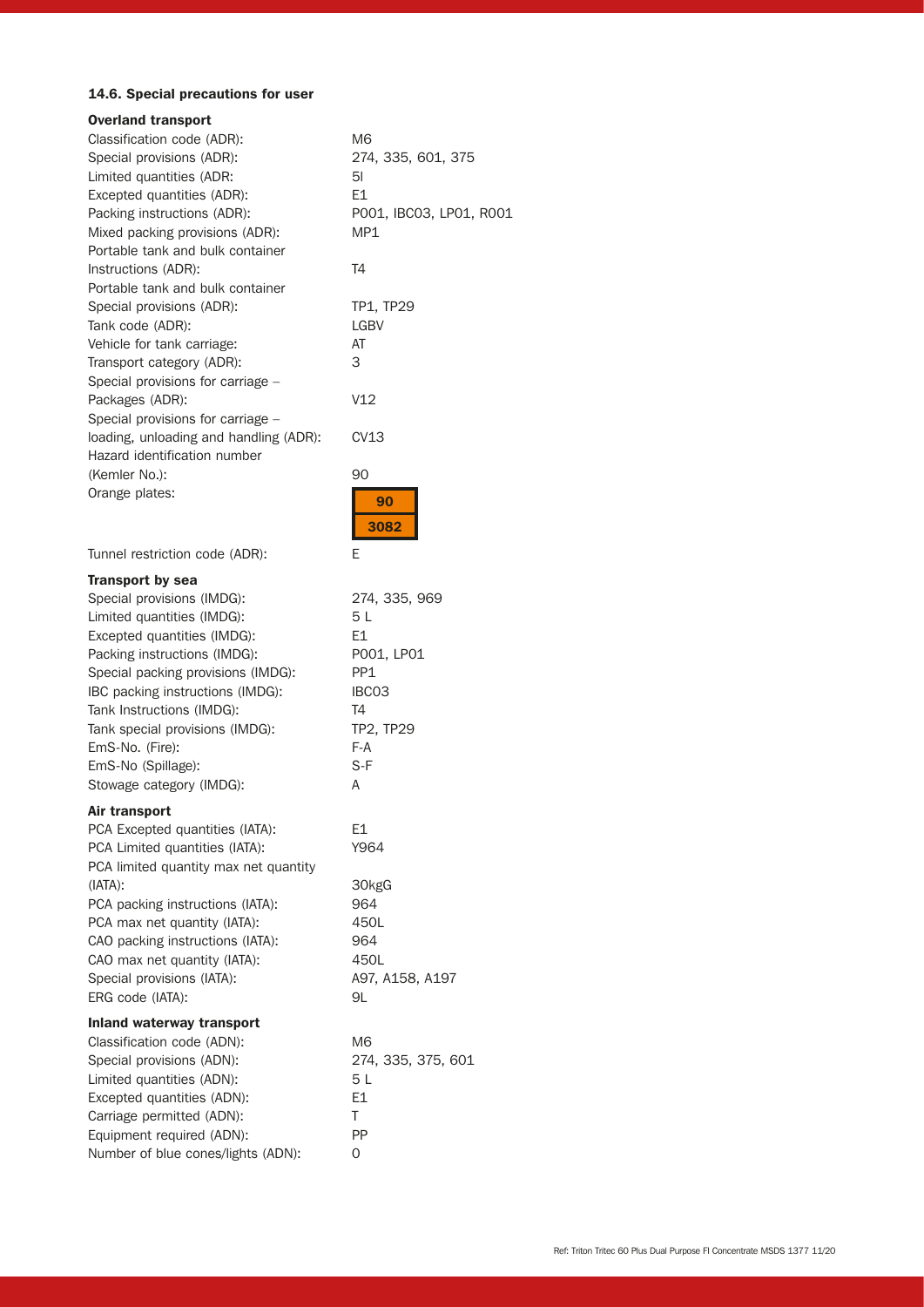| <b>Rail transport</b>                  |                         |
|----------------------------------------|-------------------------|
| Classification code (RID):             | M6                      |
| Special provisions (RID):              | 274, 335, 375, 601      |
| Limited quantities (RID):              | 5 L                     |
| Excepted quantities (RID):             | E1                      |
| Packing quantities (RID):              | P001, IBC03, LP01, R001 |
| Special packing provisions (RID):      | PP <sub>1</sub>         |
| Mixed packing provisions (RID):        | MP19                    |
| Portable tank and bulk container       |                         |
| Instructions (RID):                    | T4                      |
| Portable tank and bulk container       |                         |
| Special provisions (RID):              | TP1, TP29               |
| Tank codes for RID tanks (RID):        | <b>LGBV</b>             |
| Transport category (RID):              | З                       |
| Special provisions for carriage –      |                         |
| Packages (RID):                        | W12                     |
| Special provisions for carriage –      |                         |
| loading, unloading and handling (RID): | CW13, CW31              |
| Colis express (express parcels) RID:   | CE8                     |
| Hazard identification number (RID):    | 90                      |
|                                        |                         |

#### 14.7. Transport in bulk according to Annex II of MARPOL and the IBC Code

Not applicable.

# Section 15: Regulatory information

# 15.1. Safety, health and environmental regulations/legislation specific for the substance or mixture

## 15.1.1 EU-Regulations

The following restrictions are applicable according to Annex XVll of the REACH Regulation (EC) No 1907/2006:

| 3. Liquid substances or mixtures which are regarded<br>as dangerous in accordance with Directive 199/45/<br>EC or are fulfilling the criteria for any of the<br>following hazard classes or categories set out in<br>Annex 1 to Regulation (EC) No. 1272/2008                                                                                | Permethrin (ISO), m-phenoxybenzyl 3-(2,2- dichlorovinyl)-2,2-<br>$dimethylcyclopropanecarboxylate - 3-lod-2-propinylbutyl-$<br>carbamat - 2-(2-BUTOXYETHOXY)ETHANOL - Propiconazole<br>$(ISO), (\pm)$ -1-2[2- $(2,4$ -dichlorophenyl)-4-propyl-1,3-dioxolan-2-<br>$y$   methyl] - $1H$ - $1, 2, 4$ - triazole -                          |
|----------------------------------------------------------------------------------------------------------------------------------------------------------------------------------------------------------------------------------------------------------------------------------------------------------------------------------------------|------------------------------------------------------------------------------------------------------------------------------------------------------------------------------------------------------------------------------------------------------------------------------------------------------------------------------------------|
| 3(b) Substances or mixtures fulfilling the criteria<br>for any of the following hazard classes or<br>categories set out in Annex I to Regulation (EC)<br>No 1272/2008: Hazard classes 3.1 to 3.6, 3.7<br>adverse effects on sexual function and fertility or<br>on development, 3.8 effects other than narcotic<br>effects, $3.9$ and $3.10$ | Tritec 60 Plus Insecticide Concentrate – permethrin<br>(ISO), m-phenoxybenzyl 3-(2,2-dichlorovinyl)-2,2-<br>dimethylcyclopropanecarboxylate - 3-lod-2-propinylbutyl-<br>carbamat - 2-(2-BUTOXYETHOXY)ETHANOL - Propiconazole<br>$(ISO), (\pm)$ -1-2[2- $(2,4$ -dichlorophenyl)-4-propyl-1,3-dioxolan-2-<br>ylmethyl]-1H-1,2,4-triazole - |
| 3(c) Substances or mixtures fulfilling the criteria for<br>any of the following hazard classes or categories<br>set out in Annex I to Regulation (EC) No<br>1272/2008: Hazard class 4.1                                                                                                                                                      | Tritec 60 plus Insecticide Concentrate – permethrin<br>$(ISO), m-phenoxybenzyl 3-(2,2-dichlorovinyl)—2,2-$<br>dimethylcyclopropanecarboxylate - 3-lod-2-propinylbutyl-<br>carbamat - 2-(2-BUTOXYETHOXY)ETHANOL - Propiconazole<br>$(ISO), (\pm)$ -1-2[2-(2,4-dichlorophenyl)-4-propyl-1,3-dioxolan-2-<br>ylmethyl]-1H-1,2,4-triazole -   |
| 55. 2-(2-Butoxyethoxy) ethanol (DEGBE)                                                                                                                                                                                                                                                                                                       | 2-(2-BUTOXYETHOXY) ETHANOL                                                                                                                                                                                                                                                                                                               |

Contains no substance on the REACH candidate list. Contains no REACH Annex XlV substances.

#### 15.1.2 National regulations

No additional information available.

### 15.2. Chemical safety assessment

No chemical safety assessment has been carried out.